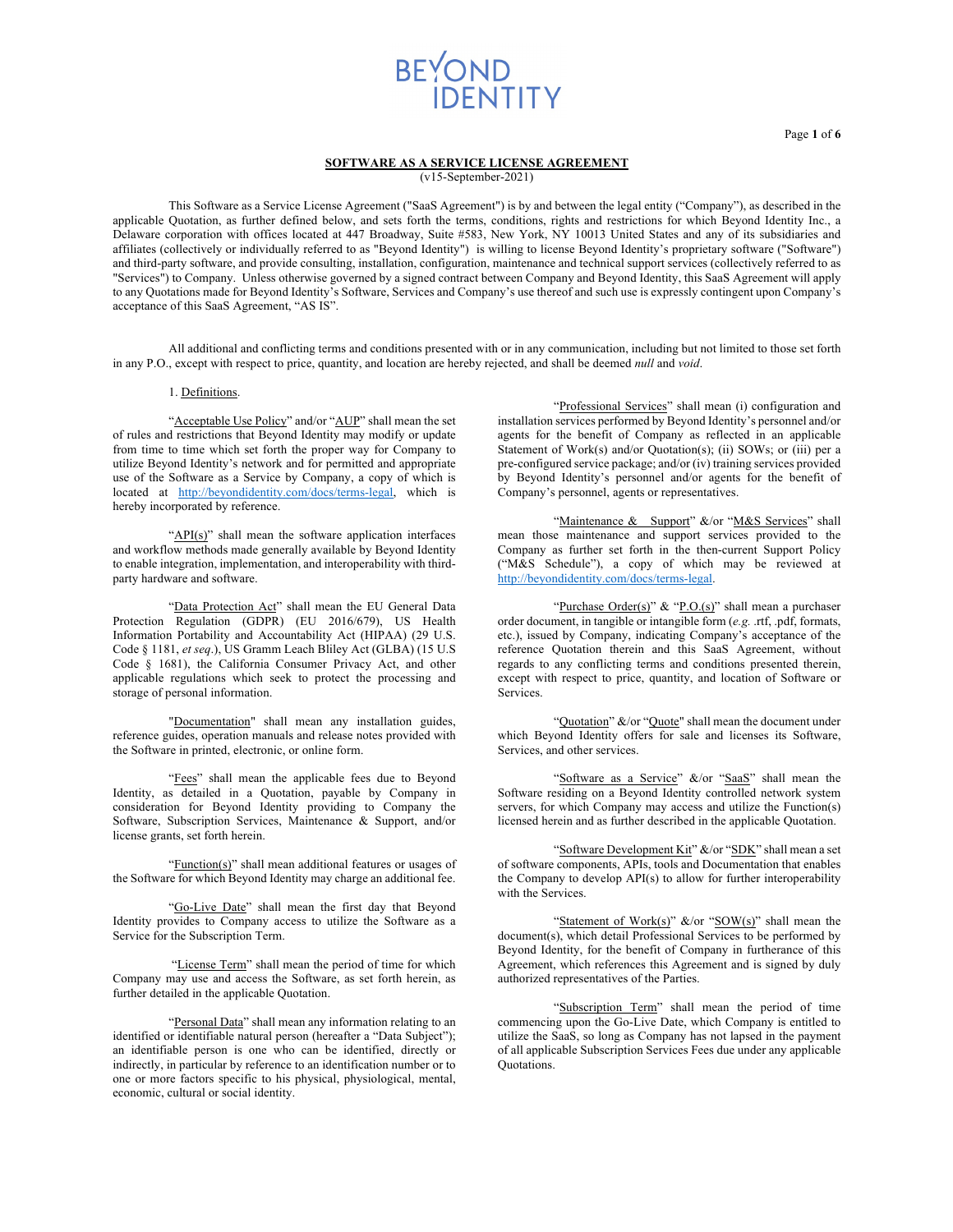Page **2** of **6**

"User(s)" shall mean an individual who is authorized by Customer to utilize the Services.

2. License Grant & Restrictions. Subject to payment of the applicable Fees set forth in an applicable Quotation, Beyond Identity grants Company a limited, non-exclusive, non-transferable, revocable license to use the Software and Third-party Materials, as defined below, in conjunction with the Software for Company's internal business purposes in accordance with the Documentation for the Subscription Term and/or License Term, as applicable.

2.1 Evaluation License. Should the applicable Quotation indicate that the licenses granted therein are evaluation licenses, Beyond Identity hereby grants Company a temporary, non-exclusive, non-transferable, revocable license to use the Software solely for internal testing, evaluation, proof-of-concept or demonstration purposes during the evaluation period set forth therein.

2.2 Pre-Released Software. Should the applicable Quotation indicate that the licenses granted are for Software not yet commercially available ("Pre-Released Software"), then Beyond Identity grants Company a temporary, non-exclusive, nontransferable, revocable license to use the Pre-Released Software and the associated Documentation, if any, as provided to Company by Beyond Identity solely for internal evaluation purposes. Beyond Identity may terminate Company's right to use the Pre-Released Software at any time at Beyond Identity's sole discretion. Company's use of the Pre-Released Software is limited to thirty (30) calendar days unless otherwise set forth in the applicable Quotation. Company acknowledges and agrees that (i) Beyond Identity has not promised or guaranteed to Company that the Pre-Released Software will be announced or made available to anyone in the future; (ii) Beyond Identity has no express or implied obligation to Company to announce or introduce the Pre-Released Software; (iii) Beyond Identity may not introduce Software similar to or compatible with the Pre-Released Software; and (iv) any use of the Pre-Released Software or any Software associated with the Pre-Released Software is entirely at Company's own risk. During the term of this SaaS Agreement, if requested by Beyond Identity, Company will provide feedback to Beyond Identity regarding use of the Pre-Released Software. Company will not disclose any features or functions of any Pre-Released Software until Beyond Identity makes the Pre-Released Software publicly available.

2.3 SDK License. Beyond Identity grants Company a limited, non- exclusive, non-transferable revocable license to use the SDK, together with applicable documentation, any sample code, and any sample applications provided with the SDK, to create APIs solely in connection with Software for Company's internal business purposes.

2.4 Third-party Technology. The Software may contain embedded third-party technology ("Third-party Materials"). Such Third-party Materials are licensed for use solely with the Software. Third-party Materials are provided subject to the applicable thirdparty terms of use ("ToU"). Company agrees to abide by the ToU and/or to obtain any additional licenses that may be required to use the Third-party Materials.

2.5 License Restrictions. Company specifically agrees to limit the use of the Software, Documentation, and Third-party Materials to those specifically granted in this SaaS Agreement for the Subscription Term as set forth in the applicable Quotation. Without limiting the foregoing, Company specifically agrees not to (i) attempt to reverse engineer, decompile, disassemble, or attempt to derive the source code of the Software or any portion thereof; (ii) modify, port, translate, localize or create derivative works of the Software and/or Third-party Materials; (iii) remove any of Beyond Identity's or its vendors' copyright notices and proprietary legends; (iv) attempt to circumvent, disable or defeat the limitations on Beyond Identity's use of the Software, which are encoded into the Software and/or Thirdparty Materials; (v) use the Software and/or Third-party Materials (a) to infringe on the intellectual property rights of any third party or any rights of publicity or privacy; (b) to violate any law, statute, ordinance or regulation (including but not limited to the laws and regulations governing export/import control, unfair competition, antidiscrimination and/or false advertising); (c) to propagate any virus, worms, Trojan horses or other programming routine intended to damage any system or data; and/or (d) such that the total number of Users used, the Functions licensed, and IDs issued are in excess of the total number allocated to Company, as reflected in the applicable Quotation; (vi) file copyright or patent applications that include the Software and/or Third- party Materials or any portion thereof; and/or (vii) use the Third-party Materials within any other applications or products other than with the Software.

#### 3. Intellectual Property Rights & Protection.

3.1 Intellectual Property Rights. Beyond Identity retains all rights, title and interest in such Software and Services. In all instances, Beyond Identity and its third-party, as applicable, retains all rights, title, and interest, including but not limited to all intellectual property rights such as copyright, patent, trademark, service mark, trade secret, and *suis generis* rights in and to the Software, SDK, and Third-party Materials, and all copies thereof including all derivations, modifications and enhancements thereto. This Agreement does not provide Company with title or ownership of the Software, SDK, and Third-party Materials, but only a right of limited use.

3.2 License & IP Audit Rights. Company agrees to maintain records reasonably required to verify its compliance with this SaaS Agreement, including but not limited to Customer's compliance with the restriction set forth in Section 2.5 "License Restrictions". Within fifteen (15) calendar days of receipt of a written request, Customer shall either (i) provide a certified report indicating the number of Users being utilized; (ii) conduct a webinar to show Beyond Identity the number of Users being utilized; or (iii) allow Beyond Identity to remotely access the Company's controlled network system servers. In the event that Beyond Identity determines that Company has over deployed the Software such that it is utilizing more Users then licensed hereunder, Beyond Identity shall notify Customer in writing of any alleged discrepancy and Company agrees to pay such amounts within thirty (30) calendar days from receipt of such notification. The amount due shall be calculated from the initial time of over deployment and shall be subject to interest at the lesser of one and a half (1.5 %) percent per month or the highest rate permitted by law.

#### 4. Acceptable Use Policy & Operational Concerns.

4.1 Appropriate Use of the SaaS. While Services may be used by the appropriate User(s) that Company authorizes, Company may not sublicense, resell or supply the Service for use in or for the benefit of any other organization, entity, business, or enterprise without Beyond Identity's prior written consent. Company agrees not to submit to the SaaS any material that is illegal, misleading, defamatory, indecent or obscene, in poor taste, threatening, infringing of any third-party proprietary rights, invasive of personal privacy, otherwise objectionable or in violation of Beyond Identity's AUP (collectively "Objectionable Matter"). Company will be responsible to ensure that its end-users do not submit any Objectionable Matter. In addition, Beyond Identity reserves the right to remove any data that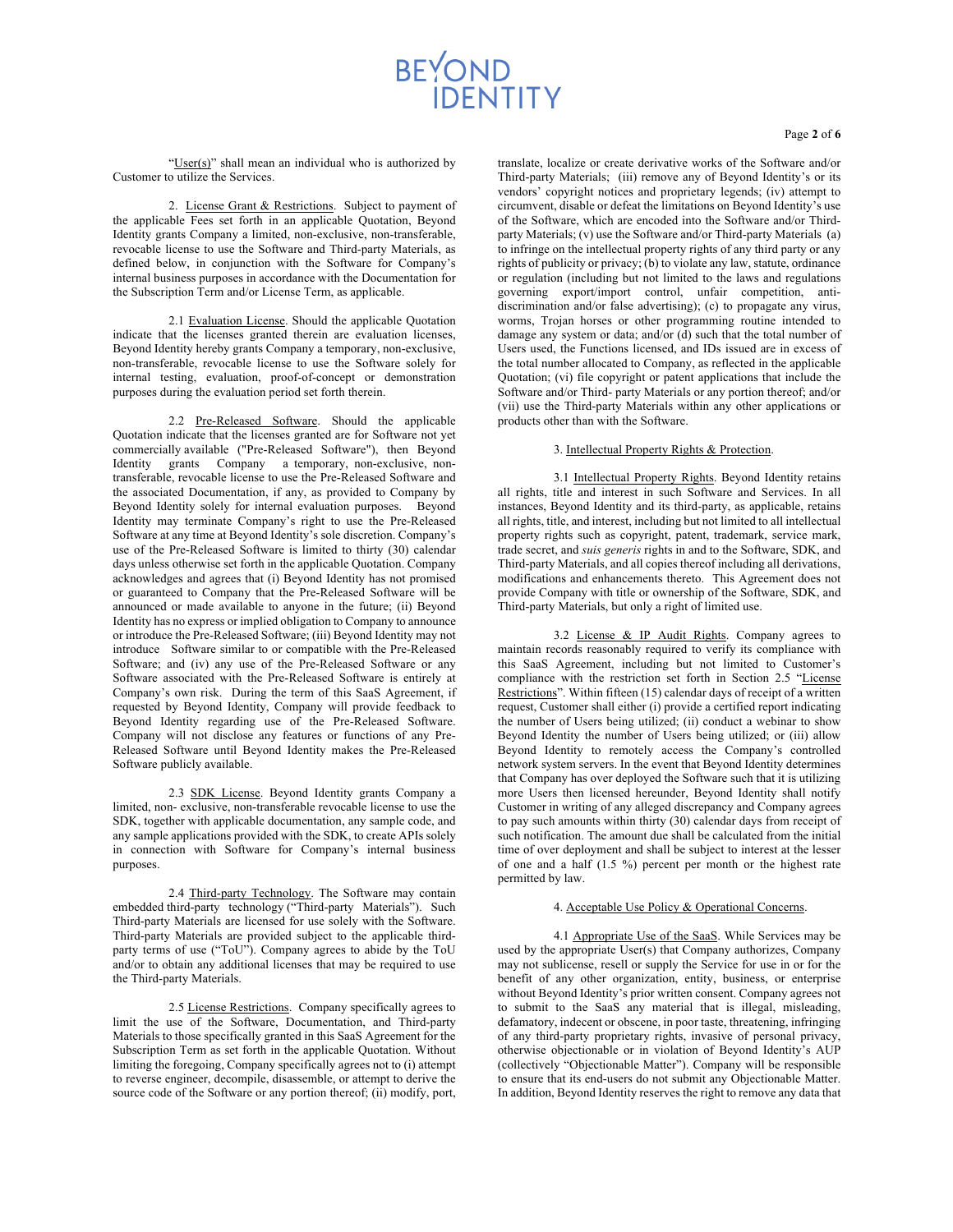constitutes Objectionable Matter or violates any Beyond Identity rules regarding appropriate use or AUP, but is not obligated to do so. Company and end-users will comply with all applicable laws regarding Company's Data, use of the Service and the Software, including laws involving private data and any applicable export controls. Beyond Identity reserves the right to terminate this Agreement for cause in case Company materially breaches the provisions of this Section.

4.2 Certificate Security. Company is responsible for maintaining the security and confidentiality of all certificates, usernames, identification numbers, and access keys. Company shall not disclose or make available such certificates, usernames, identification numbers, and access keys other than to Company authorized employees and shall use best efforts to prevent unauthorized access to, or use of, the Services. In the event that Company makes such certificates, usernames, identification numbers, and access keys available to any third-party, as between Beyond Identity, its suppliers and Company, Company shall be solely liable for all actions taken by such third-party and resulting consequences. Company agrees to notify Beyond Identity immediately of any unauthorized use, loss or theft of any such certificates, usernames, identification numbers, and access keys, or any other known or suspected breach of security.

4.3 Termination or Suspension of Services. Beyond Identity reserves the right to suspend or terminate, immediately without notification, any of Company's or an individual user's access to the SaaS that, which in Beyond Identity's reasonable opinion, (i) is or has the potential of disrupting or causing harm to Beyond Identity's or any third-party's computers, networks, systems or infrastructure; (ii) is in violation of the Beyond Identity AUP; (iii) is in violation of state, federal and/or international laws/policies regarding "spam," including, without limitation, the CAN-SPAM Act of 2003; (iv) is in violation of state, federal and/or international laws/policies regarding data protection including, without limitation, the California Consumer Privacy Act, EU General Data Protection Regulation 2016/679, the HIPAA Security and Privacy Rule (45 CFR Parts 160, 162 & 164); (v) the use of Services adversely effects Beyond Identity's or its suppliers' equipment, security network infrastructure, or service(s) to others; (vi) a court or other governmental authority having jurisdiction issues an order prohibiting Beyond Identity from furnishing the Services to Company; or (vii) Company fails to pay undisputed charges for the Services after being given notice; provided Fees will continue to accrue for Company's Data notwithstanding any suspension and Company will remain liable for all Fees; and/or (viii) violates Section 2 "License Grant & Restrictions" or Section 4 "Acceptable Use Policy & Operational Concerns".

#### 5. Warranties.

5.1. Software Warranty. Beyond Identity warrants, for Company's benefit alone, that the Software will conform materially and substantially to the Documentation during the Subscription Term ("Software Warranty"), as set forth in the applicable Quotations.

5.2 Professional Services Warranty. Beyond Identity warrants that all Professional Services shall be performed in a professional and workmanlike manner, consistent with then-current industry standards ("Professional Services Warranty"). Company's sole and exclusive remedy for a breach of the Professional Services Warranty shall be, at Beyond Identity's option, either to (i) re-perform such Professional Services; or (ii) to provide Company with a refund for the allegedly defective Professional Services. Such remedy shall only be available if Company notifies Beyond Identity in writing within thirty (30) calendar days of the completions of each individual deliverable as set forth in the applicable Statement of Work.

5.3 Warranty Exclusions. The foregoing warranties set forth herein do not apply to any failure of the Software or Services caused by (a) Company's failure to follow Beyond Identity's installation, operation, or Services instructions, procedures, or Documentation; (b) Company's mishandling, misuse, negligence, or improper installation, de-installation, storage, servicing, or operation of the Software; (c) modifications or repairs not authorized by Beyond Identity; (d) use of the Software in combination with equipment or software not supplied by Beyond Identity or authorized in the Documentation; and/or (e) power failures or surges, fire, flood, accident, actions of third parties, or other events outside Beyond Identity's reasonable control. Beyond Identity cannot and does not warrant the performance or results that may be obtained by using the Software, nor does Beyond Identity warrant that the Software are appropriate for Company's purposes or error-free. If during the Software Warranty Period, a nonconformity is reported to Beyond Identity, Beyond Identity, at its option, will use commercially reasonable efforts to repair or replace the non-conforming Software. THE REMEDIES STATED IN THIS SECTION 5, "WARRANTIES", ARE COMPANY'S SOLE AND EXCLUSIVE REMEDY, AND BEYOND IDENTITY'S SOLE LIABILITY FOR A BREACH OF WARRANTY. EXCEPT FOR THE EXPRESS WARRANTIES STATED IN THIS SECTION 5, "WARRANTIES", BEYOND IDENTITY DISCLAIMS ALL WARRANTIES ON MERCHANDISE SUPPLIED UNDER THIS AGREEMENT, INCLUDING, WITHOUT LIMITATION, ALL IMPLIED WARRANTIES OF MERCHANTABILITY AND FITNESS FOR A PARTICULAR PURPOSE.

6. Maintenance & Support Services. So long as Company has not lapsed in its payment of Subscription Service Fees due hereunder during the Subscription Term, Beyond Identity shall provide Company (i) support services as further described in thencurrent M&S Schedule, a copy of which may be reviewed at http://beyondidentity.com/docs/terms-legal; (ii) all upgrades and updates, at no additional charge ((i) and (ii) may individually or collectively be referred to as "M&S Services"). It is the responsibility of Company to obtain and install all upgrades and updates. Beyond Identity reserves the right to withhold M&S Services if Company (i) has lapsed in payment of the applicable Subscription Fees; (ii) failed to update the Software.

### 7. Prices, Payments & Taxes.

7.1 Prices. The prices for Software, Subscription Services, and License Fees are set forth in the applicable Quotation(s); and the prices for Professional Services Fees are set forth in Statements of Work(s) and/or Quotation(s). All Fees are exclusive of sales, use, value-added or other excise tax, however designated or levied, and therefore are subject to an increase in an amount equal to any tax Beyond Identity may be required to collect or pay (excluding taxes on its income). Company acknowledges and agrees that all prepaid Fees are non-refundable and no credits shall be made except as provided for in Section 5, "Warranties".

7.2 Payment. All invoices shall be due and payable within thirty (30) calendar days after invoice date. Unless otherwise specified in the applicable Quotation all amounts due are in U.S. Dollars. Beyond Identity may impose late charges on overdue payments at a rate equal to the lesser of one and a half (1.5%) percent per month or the highest rate legally permitted by law, calculated from the date payment was due until the date payment is made and all expenses incurred in collection, including reasonable attorneys' fees.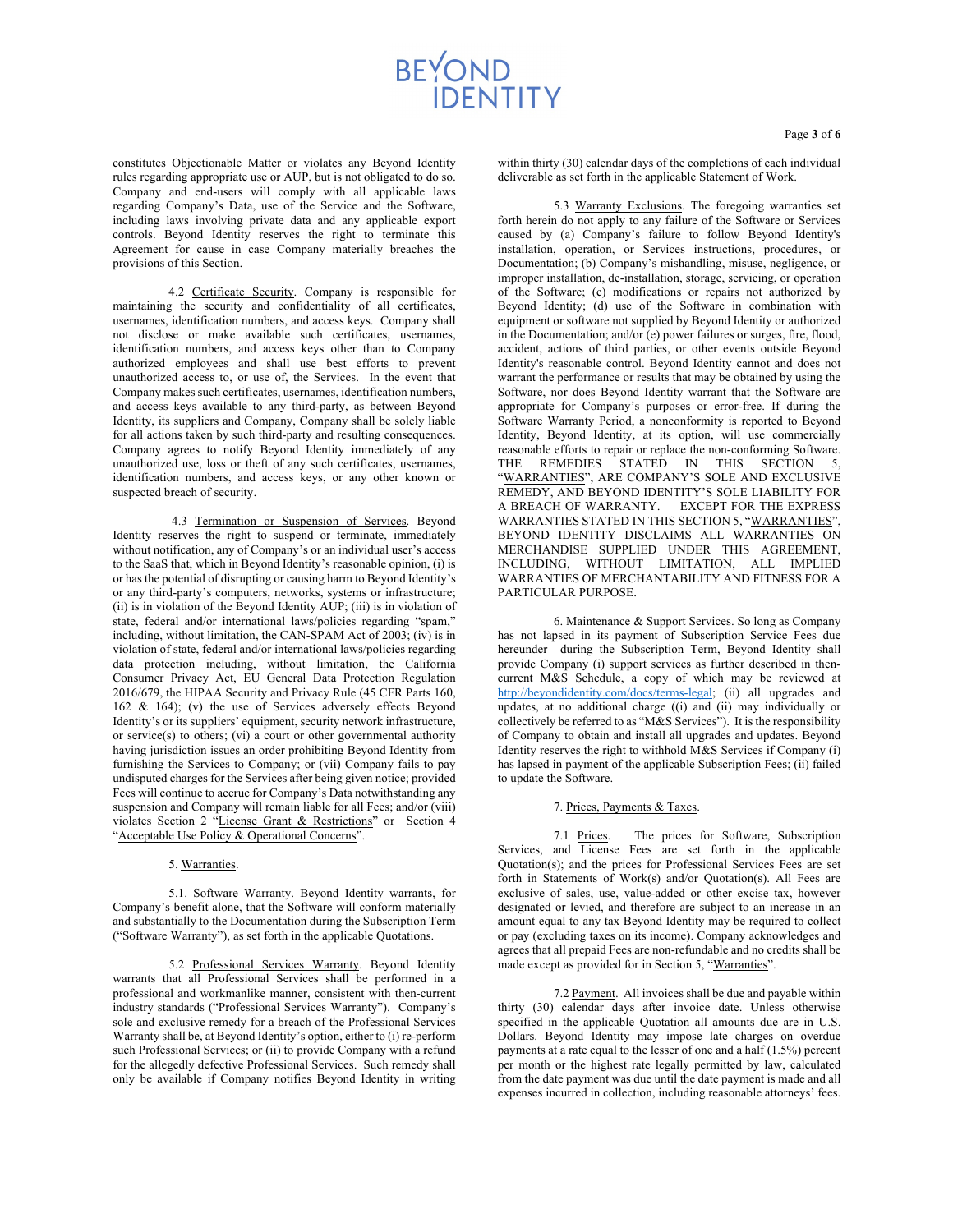7.3 Taxes. Company shall be liable for payment of all local state and federal sales, use, excise, personal property or other similar taxes or duties that are levied upon and related to the performance of obligations or exercise of rights under this Agreement. Beyond Identity may be required to collect and remit taxes from Company, unless Company provides Beyond Identity with a valid tax exemption certificate. Beyond Identity will invoice Company for all such taxes based on Software and/or Services provided hereunder. In no event will either party be responsible for any taxes levied against the other party's net income.

#### 8. Confidential Information & Data Rights.

8.1 Confidential Information. "Confidential Information" shall mean any and all non-public technical, financial, commercial or other confidential or proprietary information, Services, roadmaps, pricing, software code, Documentation, techniques and systems, and any and all results of benchmark testing run on the Software. Neither party will disclose Confidential Information to any third party except to the extent such disclosure is necessary for performance of this SaaS Agreement, or it can be documented that any such Confidential Information is in the public domain and generally available to the general public without any restriction, or to the extent disclosure is expressly required by applicable law. Each party will use the same degree of care to protect Confidential Information as Company uses to protect Company's own confidential information but in no event less than reasonable care.

8.2 Data Usage Rights. During the Term, Company may provide to Beyond Identity certain data about Company's use of the Software ("Company Data"). Beyond Identity may use such Company Data in connection with the performance of its obligations under this SaaS Agreement. Company hereby agrees to strictly comply with any and all applicable Data Protection Acts with regards to the transfer, handling, storage and processing of Personal Data. Company acknowledges and agrees that should Company transfer Personal Data to Beyond Identity, or other third-party vendors of Beyond Identity or if the Company Data contains Personal Data, Company will serve as such Personal Data's "Controller", as set forth in the applicable Data Protection Acts. Further, in the event of a breach of Personal Data, attributed to Company's actions or inactions in furtherance of this SaaS Agreement, in violation of the Data Protection Acts, Company shall promptly (i) take all necessary steps to curtail such breach; (ii) undertake all necessary actions to mitigate damages; (iii) provide the necessary notification and remediation, as set forth in the applicable Data Protection Act; and (iv) aid and assist in Beyond Identity's efforts to do the same, at Company's sole cost and expense.

8.3 Collected Data Rights. In furtherance of Beyond Identity fulfilling its obligations under this SaaS Agreement, Beyond Identity may collect certain data regarding Company's use of the Software ("Collected Data"). With respect to any such Collected Data, solicited or unsolicited, so long as the Collected Data is not revealed, nothing stated herein or in the parties' dealings arising out of or related to this SaaS Agreement, restricts Beyond Identity's right to derive, create, alter, add-to, or modify the Software, by using the information and know-how gained from analyzing such Collected Data. It is specifically acknowledged and agreed between the Parties that that no compensation, whatsoever, is nor shall be due to Company for any Data or use thereof. Further, Beyond Identity shall have no obligation to incorporate into the Software, any suggestions or ideas provided by Company, directly or indirectly, related to the Software.

Page **4** of **6**

8.4. Reference Customer. Company agrees that Beyond Identity may identify Company as a user of the Services and use Company's trademarks and/or logo (i) in its sales presentations, promotional/marketing materials, and press releases, and (ii) in order to develop a brief customer profile for use by Beyond Identity on its website and other promotional channels for promotional purposes.

9. Term & Termination. The term of this SaaS Agreement shall be for the duration of the Subscription Term as set forth in the applicable Quotation. During Subscription Term either party may terminate this SaaS Agreement, immediately, upon providing written notice of material breach to the other party, if such other party fails to cure such materially breaches within a period of thirty (30) calendar days following receipt of such written notice. Upon any termination of this SaaS Agreement, (i) all licenses granted hereunder shall immediately terminate, (ii) Company will either return the Software and Documentation, or with Beyond Identity's prior written consent, destroy the Software and Documentation.

### 10. LIMITATION OF LIABILITY & EXCLUSION OF CONSEQUENTIAL DAMAGES.

10.1 LIMITATION OF LIABILITY. BEYOND IDENTITY SHALL NOT BE LIABLE FOR ANY LOSS OR DAMAGE UNLESS SUCH LOSS OR DAMAGE IS DUE TO BEYOND IDENTITY'S NEGLIGENCE AND/OR WILLFUL MISCONDUCT. IF BEYOND IDENTITY IS FOUND LIABLE, THE AMOUNT OF BEYOND IDENTITY'S MAXIMUM LIABILITY FOR ANY AND ALL LOSSES AND/OR DAMAGES (IN CONTRACT, TORT, OR OTHERWISE) SHALL NOT EXCEED THE TOTAL AMOUNT OF ALL LICENSE FEES ACTUALLY PAID TO BEYOND IDENTITY FOR THE RELEVANT BEYOND IDENTITY SAAS AND/OR SERVICES WITHIN THE PRIOR SIX (6) MONTHS FROM WHICH SUCH CLAIM ARISES.

10.2 EXCLUSION OF CONSEQUENTIAL DAMAGES. IN NO EVENT SHALL EITHER PARTY BE LIABLE TO THE OTHER OR ANY THIRD PARTY FOR ANY CONSEQUENTIAL, INDIRECT, SPECIAL, PUNITIVE, AND/OR INCIDENTAL DAMAGES, WHATSOEVER, INCLUDING BUT NOT LIMITED TO LOST PROFITS OR LOSS OF DATA, EVEN IF SUCH PARTY HAS BEEN ADVISED OF THE POSSIBILITY OF SUCH POTENTIAL LOSS OR DAMAGE.

10.3 ESSENTIAL PURPOSE. THE LIMITATION OF LIABILITY AND EXCLUSION OF CERTAIN DAMAGES STATED HEREIN SHALL APPLY REGARDLESS OF THE FAILURE OF ESSENTIAL PURPOSE OF ANY REMEDY. BOTH PARTIES HEREUNDER SPECIFICALLY ACKNOWLEDGE THAT THESE LIMITATIONS OF LIABILITY ARE REFLECTED IN THE PRICING.

11. Indemnification. For any claims based on Company's breach of Sections titled, "License Grant and Restrictions", "Confidential Information & Data Usage Rights", "Compliance & Export Controls", and/or Company use of Software, Company hereby agrees to indemnify, defend, and hold Beyond Identity harmless against such claim(s) at Company's expense and pay all damages that a court of competent jurisdiction finally awards, provided that Beyond Identity(i) promptly notifies Company in writing of the claim(s); (ii) allows Company to control the defense or any related settlement negotiations; and (iii) cooperates with Company in the defense of any such claim(s); provided, that, Company will not affect any settlement unless such settlement provides Beyond Identity with a full release.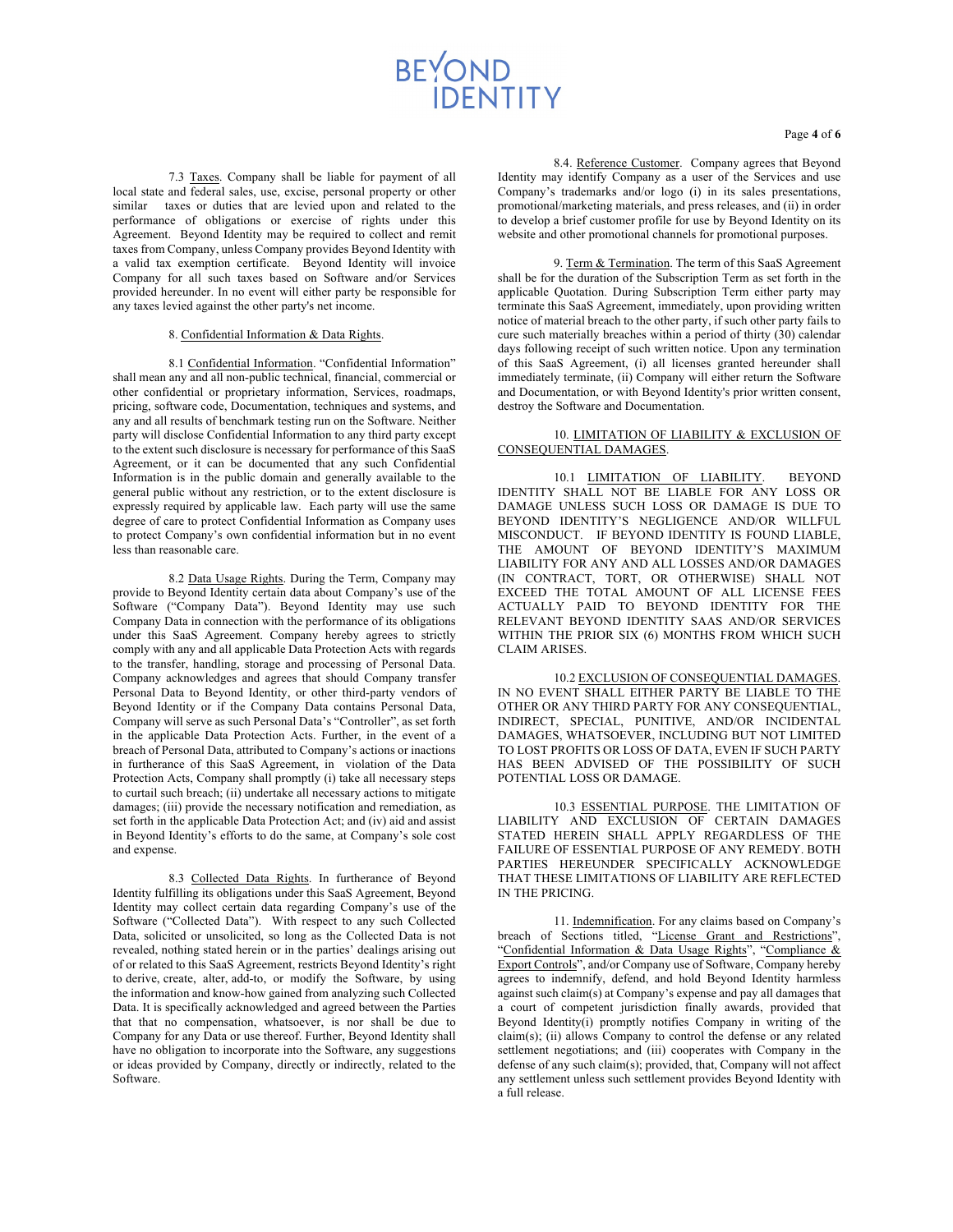12. Compliance & Export Controls. Company shall comply fully with all applicable laws, rules, and regulations including those of the United States, and any and all other jurisdictions globally, which apply to Company's business activities in connection with this SaaS Agreement. Company acknowledges that the Beyond Identity Software and/or Beyond Identity Services are subject to United States Government export control laws. Company shall comply with all applicable export control laws, obtain all applicable export licenses, and will not export or re-export any part of the Software and/or Services to any country in violation of such restrictions or any country that may be subject to an embargo by the United States Government or to End-Users owned by, or with affiliation to, such countries embargoed by the United States Government.

13. U.S. Government Use Notice. The Software is a "Commercial Item", as that term is defined at 48 C.F.R. § 2.101, consisting of "Commercial Computer Software" and "Commercial Computer Software Documentation," as such terms are used in 48 C.F.R. § 12.212 and 48 C.F.R. § 227.7202, as applicable. Consistent with 48 C.F.R. § 12.212 and 48 C.F.R. § 227.7202-1 through 227.7202-4, the Commercial Computer Software and Commercial Computer Software Documentation are being licensed to U.S. Government End-Users (a) only as Commercial Items and (b) with only those rights as are granted to all other End-Users pursuant to the terms and conditions herein. For some components of the Software as specified in the Exhibit, Attachment, and/or Schedule, this Software and Documentation are provided on a RESTRICTED basis. Use, duplication, or disclosure by the United States Government is subject to restrictions set forth in Subparagraphs (c) (1) and (2) of the Commercial Computer Software Restricted Rights at 48 CFR 52.227- 19, as applicable.

14. Relationship with Third Parties. The relationship between the parties established by this SaaS Agreement is that of independent contractors, and nothing contained in this SaaS Agreement shall be construed to: (i) give either party the power to direct or control the day-to-day activities of the other; (ii) constitute the parties as partners, joint ventures, co-owners or otherwise as participants in a joint or common undertaking or franchise; (iii) allow Company to create or assume any obligation on behalf of Beyond Identity for any purpose whatsoever; or (iv) allow any Company, End-User, or other person or entity not a party to this SaaS Agreement to be considered a third-party beneficiary of this SaaS Agreement.

#### 15. General Provisions.

15.1 Entire Agreement T&Cs & Integration. This SaaS Agreement and all Exhibits referencing this SaaS Agreement represent the entire agreement between the parties on the subject matter hereof and supersede all prior discussions, agreements and understandings of every kind and nature between the parties. Neither party shall be deemed the drafter of this SaaS Agreement. No modification of this SaaS Agreement shall be effective unless in writing and signed by both parties. All additional and conflicting terms and conditions presented with or in any communication, including but not limited to Company's P.O., except with respect to price, quantity, and location specified in a P.O., are hereby rejected, and shall be deemed null and void.

15.2 Severability & Survival. The illegality or unenforceability of any provision of this SaaS Agreement shall not affect the validity and enforceability of any legal and enforceable provisions hereof. Should any provision of this SaaS Agreement be deemed unenforceable by a court of competent jurisdiction then such

clause shall be re-construed to provide the maximum protection afforded by law in accordance with the intent of the applicable provision. Any provision contained herein, which by its nature should survive the termination of this SaaS Agreement shall survive, including, but not limited to, the Section titled "Confidential Information & Data Usage Rights", "Limitation of Liability & Exclusion of Consequential Damages", "Indemnification", "Compliance & Export Controls", and "General Provisions".

15.3 Assignment. Neither party may assign any rights or delegate any obligations hereunder, whether by operation of law or otherwise, except in the case of a sale of either party's business whether by merger, sale of assets, sale of stock or otherwise, or except with the prior written consent of the other party, which consent will not be unreasonably withheld. This SaaS Agreement bind the parties, their respective participating subsidiaries, affiliates, successors, and permitted assigns.

15.4 Applicable Law & Disputes. The parties specifically agree that the U.N. Convention on the International Sale of Goods, the Uniform Computer Information Transactions Act ("UCITA"), shall not apply to any and all actions performed by either party hereunder in furtherance of this SaaS Agreement. This SaaS Agreement and all resulting claims and/or counterclaims shall be governed, construed, enforced and performed in accordance with the laws of the State of New York, United States of America, without reference and/or regard to its conflicts of laws principles. Any such dispute arising out of or in connection or associated with this SaaS Agreement shall be referred to and finally resolved by arbitration, by a single arbitrator, in accordance with the Rules of the American Arbitration Association then in force ("Arbitration"); provided, however, that either party may, at its sole discretion, seek injunctive relief in the courts of any jurisdiction as may be necessary and appropriate to protect its proprietary or confidential information. The language used in the arbitral proceedings, and the governing language of this SaaS Agreement, shall be English. Unless otherwise mutually agreed upon in writing by the parties, the site of the Arbitration shall be in New York City, New York, U.S.A. Judgment upon the award of the arbitration may be entered in any court having jurisdiction thereof.

15.5 Force Majeure. Neither party shall be liable for any failure or delay in performing Services or any other obligation under this SaaS Agreement, nor for any damages suffered by the other or an end-user by reason of such failure or delay, which is, indirectly or directly, caused by an event beyond such party's foreseeable control including but not limited to strikes, riots, natural catastrophes, terrorist acts, pandemic, governmental intervention, or other acts of God, or any other causes beyond such party's reasonable control.

15.6 Waiver. Each party agrees that the failure of the other party at any time to require performance by such party of any of the provisions herein shall not operate as a waiver of the rights of such party to request strict performance of the same or like provisions, or any other provisions hereof, at a later time.

15.7 Notices. All notices under this SaaS Agreement shall be in English and shall be in writing and may be sent to a party's headquarters labelled "Attn: Legal", either by (i) registered airmail; (ii) overnight delivery through a reputable third-party courier; or (iii) *via* electronic mail (email) sent "read receipt" and "delivery receipt". With respect to Beyond Identity's receipt of electronic notice set forth in (iii) above such notice shall only been deemed received once Company receives a confirmation of "read receipt" and "delivery receipt" and such notice shall only be valid if sent to legal@beyondidentity.com.